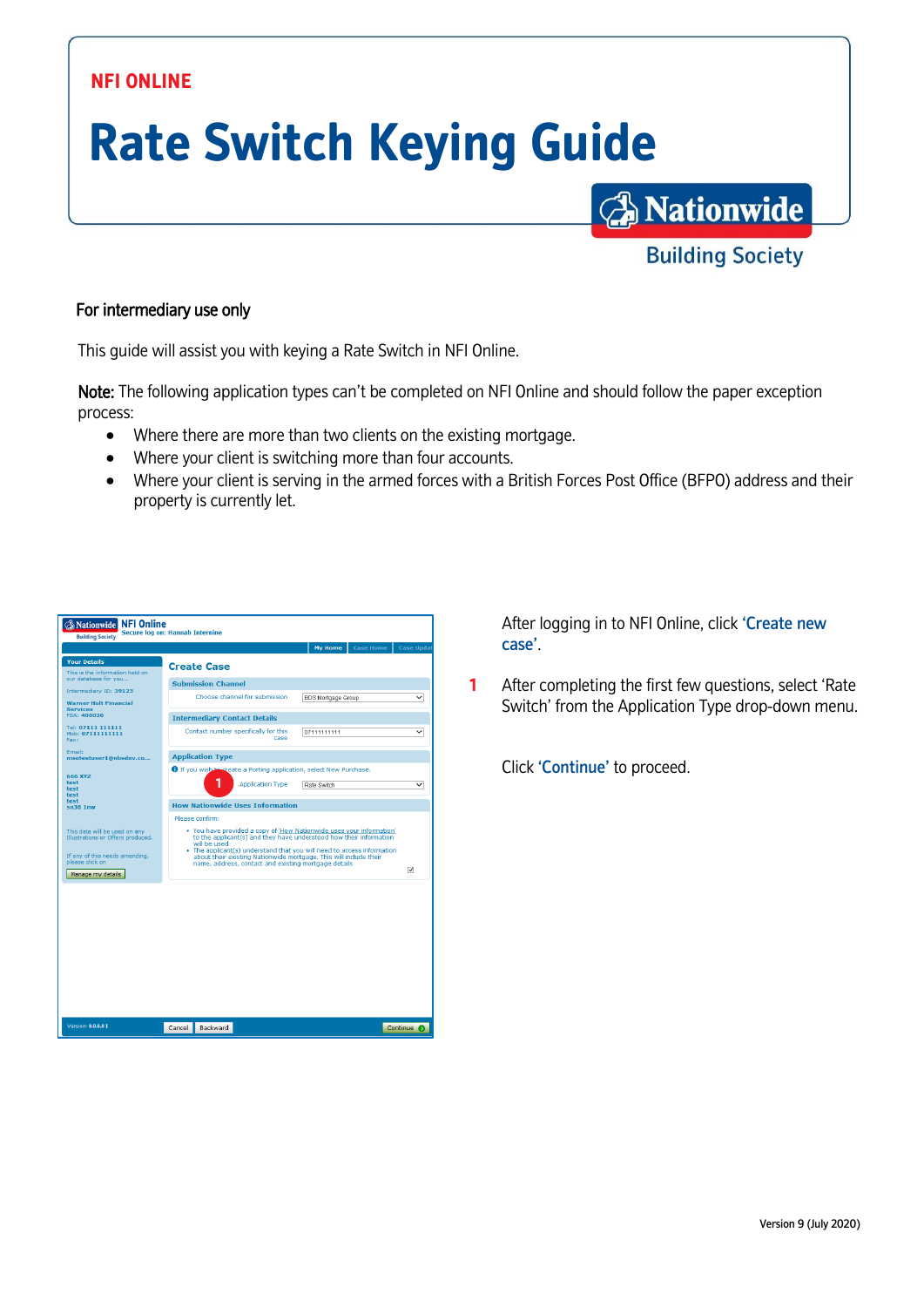

- **1** On the 'Create Case' page, you'll be required to complete all the 'Applicant Details' fields. You should use the account numbers linked to the property being transacted on.
- **2** Click 'Continue' to proceed.



This screen will display all accounts eligible for a rate switch and will ask you to choose a product to switch to.

**1** Click 'Choose Product' to switch the account to a new product.

Remember: You can switch up to 4 accounts per rate switch application online